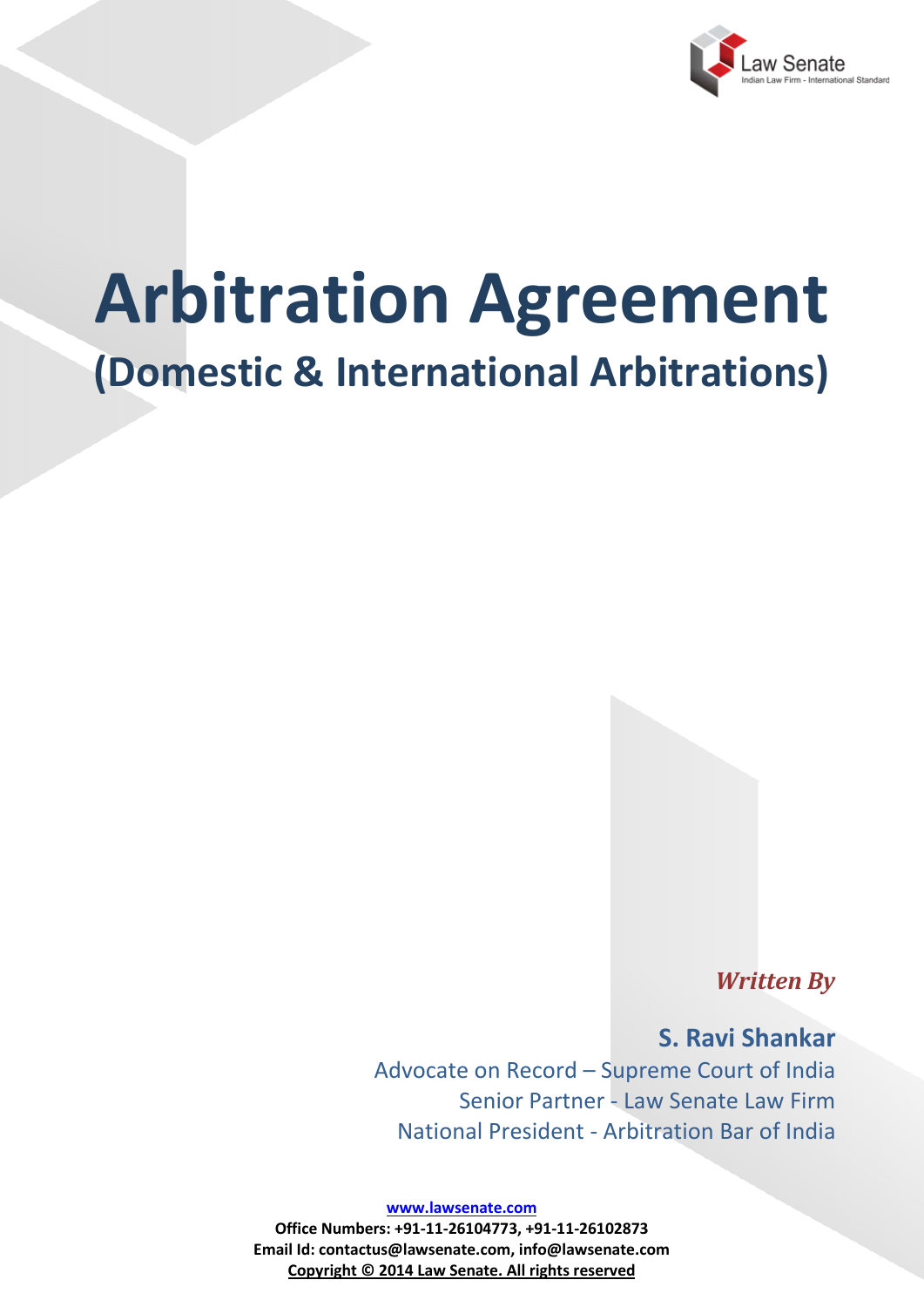

## **What is an Arbitration agreement?**

Arbitration agreement is a written agreement between the parties to a contract or otherwise, committing themselves to resolve all the issues arising out of a contract or otherwise through arbitration. It can be either a separate agreement between parties to a contract (or any legal relationship) or a clause in the contract itself by which both the parties agree to resolve the disputes arising out of the contract or otherwise by way of an Arbitration only. Arbitration agreement between the parties takes away the right of the parties to approach the Court to resolve their disputes. The parties in case of disputes between them, with regard to the issues covered by the arbitration agreement, have to necessarily choose arbitration only. If any one of the party approaches directly a Court of law seeking remedy in a matter, where there is an arbitration clause between them, the other party can approach the court, file an application seeking the court to refer the matter to arbitration since there is an arbitration clause in the contract. The Court will be left with only an option to refer the matter to arbitration.

Section 7 of the Arbitration and Conciliation Act, 1996 defines arbitration agreement as an agreement by the parties to submit to arbitration all or certain disputes which have arisen or which may arise between them in respect of a defined legal relationship, whether contractual or not.

### **Format for an arbitration agreement:**

There is no fixed format or statutory design for an arbitration agreement. It is enough if the recitals of the arbitration agreement state that the parties want to resolve their disputes by way of an arbitration. The intention of the parties to enter into an arbitration agreement shall have to be gathered from the terms of the agreement or from the communication between parties. But to make the arbitration agreement effective and unambiguous the agreement should state the following items:

- 1. Place or seat of Arbitration or Jurisdiction
- 2. Language of the arbitration proceedings
- 3. Number of arbitrators
- 4. Procedure for appointment of arbitrators
- 5. Arbitration procedure to be followed
- 6. Pre-conditions if any

## **What is Arbitration Agreement as per the Arbitration and conciliation Act, 1996?**

Section 7 of the Arbitration and conciliation Act,1996 defines arbitration agreement as an agreement by the parties to submit to arbitration all or certain disputes which have arisen or which may arise between them in respect of a defined relationship either contractual or not. But arbitration agreement has to be in writing. Hence oral arbitration agreements are not recognised as per law.

**www.lawsenate.com**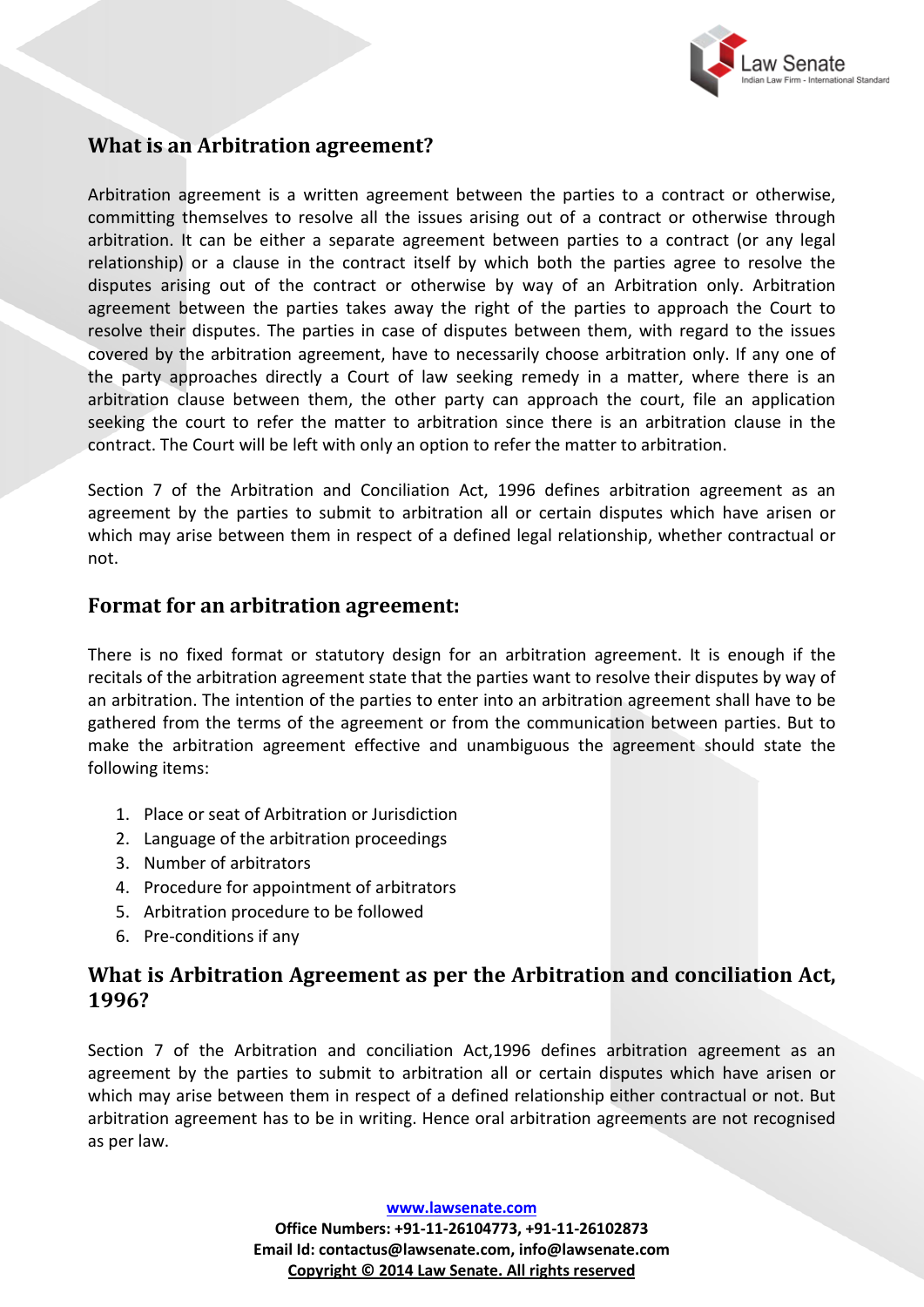

## **What is not an Arbitration agreement?**

Where there is only an intention of parties to decide in future the issues if any to refer to arbitration, in case any dispute arise between them then that cannot be a valid arbitration agreement. Same way an agreement for mediation cannot be treated as an arbitration agreement. A clause empowering somebody to immediately resolve any controversy relating to specifications, designs, drawings, quality of workmanship or material used etc., and providing that his decision shall be binding on contractor, held, is not an Arbitration clause **(2014) 1SCC113-B.**

## **What is an International Commercial Arbitration Agreement?**

International commercial arbitration is an arbitration relating to disputes arising out of legal relationships, arising out of legal relationships whether contractual or not, considered as commercial under the law in force in India and where at-least one of the parties is a foreigner if an individual or Company or an association which is controlled by foreigners.

#### **The important aspects which should form part of an International commercial arbitration agreement to make it effective and unambiguous are as follows:**

- (a) Choice of law
- (b) Place of Arbitration
- (c) Procedure to appoint arbitrators
- (d) Details of the Institutional arbitration
- (e) Language of arbitration
- (f) Seat of arbitration
- (g) Arbitration procedure
- (a) **Choice of Law**: In International arbitration matters, the parties to the contract can choose any law as per which arbitrator has to decide the dispute between the parties and any law of any country which will supervise or decide the procedure of arbitration. Parties can agree to any one of their jurisdictions to with regard to the procedural law so-that they need not travel to a third country for appointment of arbitrator or to challenge the award etc., Even if both the parties decide to either choose a third law which is not the jurisdiction of both the parties, the contract is valid and the arbitration will happen as per the contract terms. But it is important to note that the seat of arbitration or the law of the country which governs the procedural law of the contract must be a signatory to New York convention and recognised by both the countries from which the parties are from. If any one of the countries from where parties are resident of, does not recognise the country from which seat of arbitration is chosen then executing the award in that country will become a major problem. Hence parties must be careful in choosing the law which will govern the contract and procedural law governing the contract.
- (b) **Place of Arbitration**: Place of arbitration is very important in International arbitrations. In many situations place of arbitration is the same as seat of arbitration. In some cases place

**www.lawsenate.com**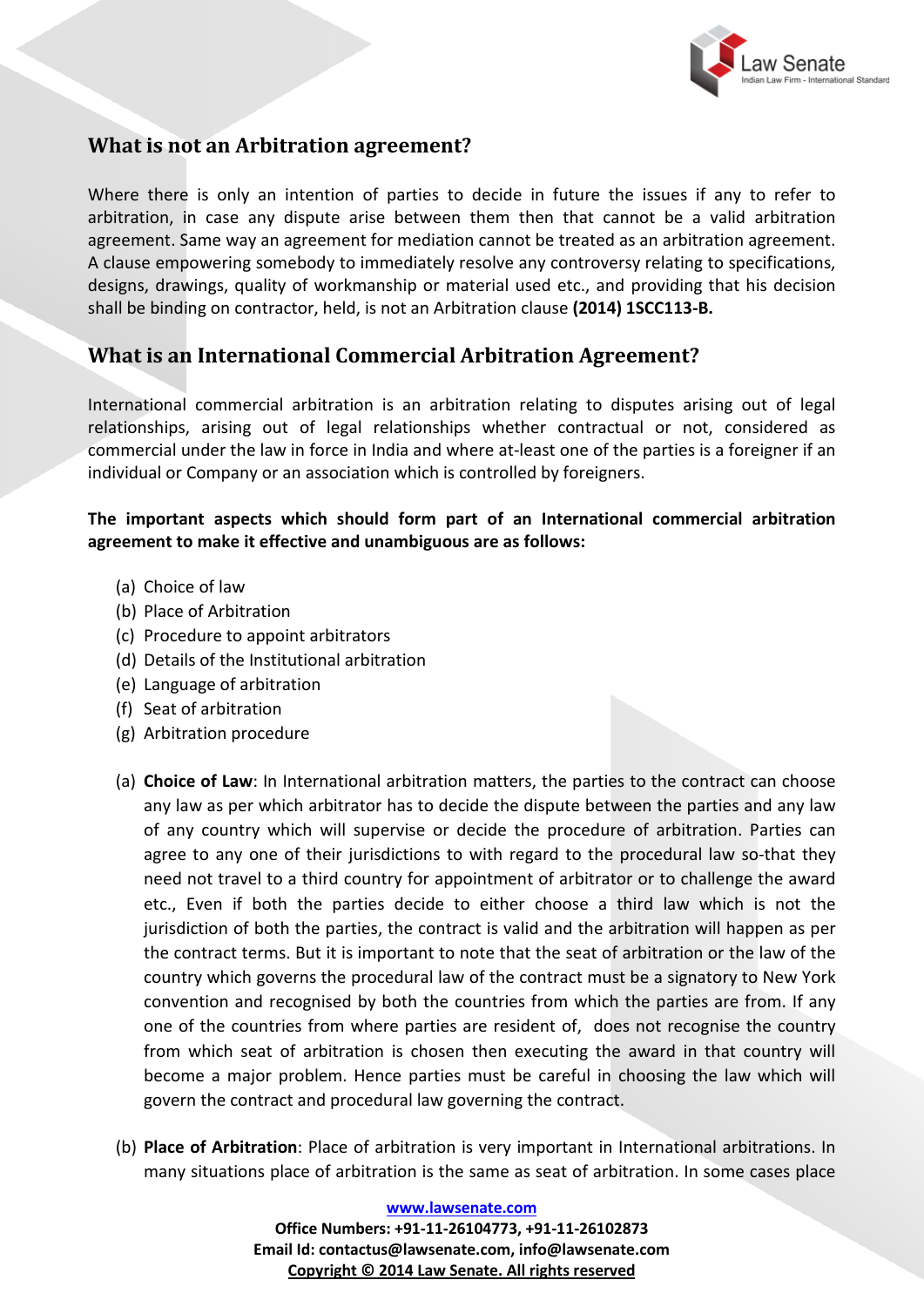

of arbitration is only the venue of arbitration and hence it does not have much legal importance. If the said word means seat of arbitration then the country in which the place of arbitration is situated decides the procedural law of the contract. Hence any court assistance including appointment of arbitrators, any interim orders or application seeking to set aside the award has to be filed in that jurisdiction only. But the recitals of the contract will decide the nature of the word "*place of Arbitration*".

(c) **Procedure to appoint Arbitrators**: **(Adhoc-Arbitration)** The parties have to specifically state in the arbitration agreement, how they wish to appoint the arbitrators. In some cases they may like to have a panel of arbitrators and in some cases a single arbitrator. In heavy matters where the stakes are high or when there are complex issues to be decided parties choose normally a panel of three arbitrators. In majority of the cases when three member panel decides the matter, each party may appoint one arbitrator and the third will be selected by both the arbitrators. When there is no procedure is agreed and incorporated into the contract, the parties have to approach any one of the High Court having Jurisdiction to decide the panel of arbitrators. It is better to decide everything in advance and incorporate into the contract because approaching the court for appointment of Arbitrators under Section11 of the Arbitration and conciliation Act, 1996 takes a minimum of 3 months' time to conclude.

**Model Arbitration Clause:** Any dispute arising out of the contract shall be settled by Arbitration. The place of Arbitration shall be New Delhi. The language of arbitration shall be English. There will be a sole arbitrator whose decision will be final. The applicable law is Arbitration and Conciliation Act, 1996. As per the Arbitration and Conciliation Act, 1996 and as per the following procedure:

- (1) There will three member arbitration tribunal. The claimant shall appoint the arbitrator in his notice seeking arbitration. Within 15 days from the date of receipt of the notice the respondent has to appoint one arbitrator. Both the arbitrators will appoint the third arbitrator within 15 days from the appointment of the  $2^{nd}$  arbitrator.
- (2) The arbitration shall commence on filing of the claim by the claimant. From the date of service of the claim petition to the Respondent, the respondent needs to file the counter within 30 days. The claimant can file rejoinder if any within 10 days from the date of filing of the counter by the respondents.
- (3) The chief examination of the witnesses shall be by way of affidavits and all cross examinations will be completed on one hearing day, by the parties.
- (4) Each of the arbitrator shall be paid a lump sum fee of Rs. 5,00,000 irrespective of the number of hearings or claim amount.
- (5) The arbitration shall be concluded within 100 days from the date of filing of the claim petition.

#### **Procedure to appoint Arbitrators**:

**Institutional Arbitration** If the parties decide to go for institutional arbitration, then it should be clearly stated in the arbitration agreement. The name and place of the

**www.lawsenate.com**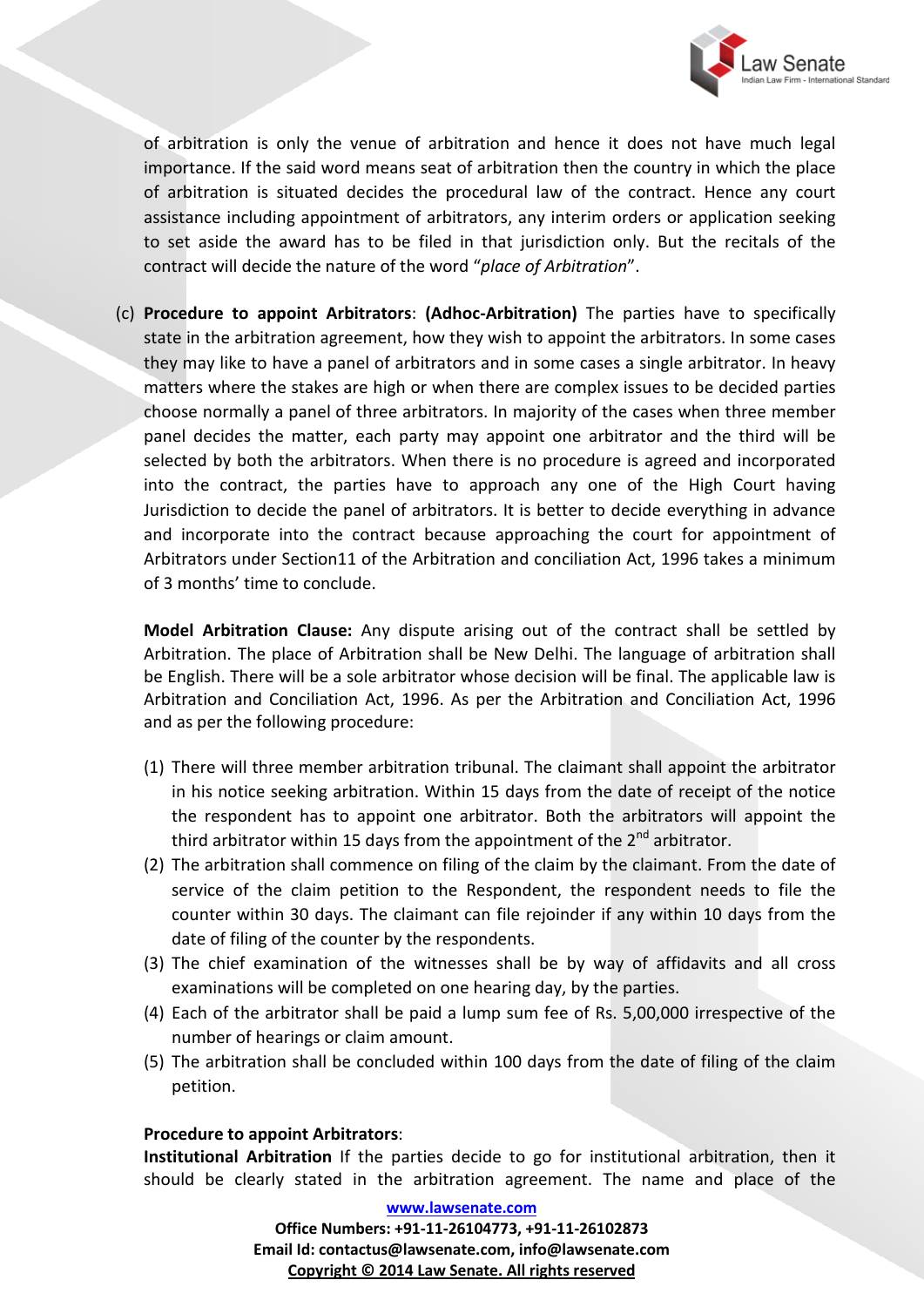

Institutional arbitration should be specifically mentioned without any mistake. In case there is a mistake then the parties have to approach the Court for a decision. In cases where parties agree for the Institutional arbitration there are many advantages like, fee structure is pre-fixed by the Institution, Arbitration venue is arranged by the Institution, Institution has its own panel of arbitrators and they also have all the facilities & rules of arbitration. Hence it is advisable to choose institutional arbitrations. ICC (International Chamber of Commerce), Singapore International Arbitration Centre (SIAC), LCIA (London Court of International Arbitration), ICAI (Indian Council of Arbitration-Delhi), Delhi International Arbitration Centre (DAC- Managed by High Court of Delhi) etc., are some of the famous Institutional arbitration Centres. If the parties choose to go for Institutional arbitration Centre then they can incorporate an arbitration clause as follows:

#### **Domestic Arbitrations**:

**Model Arbitration clause**: "The parties will resolve their disputes by way of Arbitration. There will be a Panel of three Arbitrators. Each party will choose one arbitrator and both those arbitrators will choose the third one. The Arbitration shall be conducted in Delhi International Arbitration Centre, Delhi High Court Campus, New Delhi. The Rules of Delhi Arbitration centre will apply for the proceedings."

**Model Arbitration clause**: "The parties will resolve their disputes by way of Arbitration as per the Rules of Delhi International Arbitration Centre, Delhi High Court Campus, New Delhi. The sole Arbitrator shall be appointed by the Delhi International Arbitration Centre."

#### **International Arbitrations:**

**Model Arbitration clause** "The Parties will resolve their disputes by way of Arbitration. The seat of arbitration will be Singapore and arbitration will be conducted as per the Rules Singapore International arbitration Centre (SIAC). A sole Arbitrator appointed by SIAC shall decide the disputes. The Arbitration proceedings will be conducted in English only. The law applicable shall be Indian law."

**Model Arbitration clause** "The disputes arising out of this contract shall be decided by a sole Arbitrator appointed by the Delhi International Arbitration Centre (DAC), Delhi High Court Campus, New Delhi. The Arbitration proceedings will be conducted as per the Rules of DAC. The language of Arbitration shall be Hindi. The seat of Arbitration will be New Delhi. The law applicable will be English law."

- (d) **Language of Arbitration**: Language of arbitration plays an important role in International Arbitrations. When parties belong to countries with different communication languages there may be a lot of documents in local languages. In such a situation to avoid inconvenience to the parties and to the arbitrator parties should decide the language of arbitration in advance and incorporate into the arbitration clause itself. In some countries they insist the arbitration must be conducted in the local languages only (e.g.: China and Taiwan).
- (e) **Seat of Arbitration**: The parties should choose the place of arbitration and incorporate it in the contract. The importance of the place of arbitration is restricted to the convenience